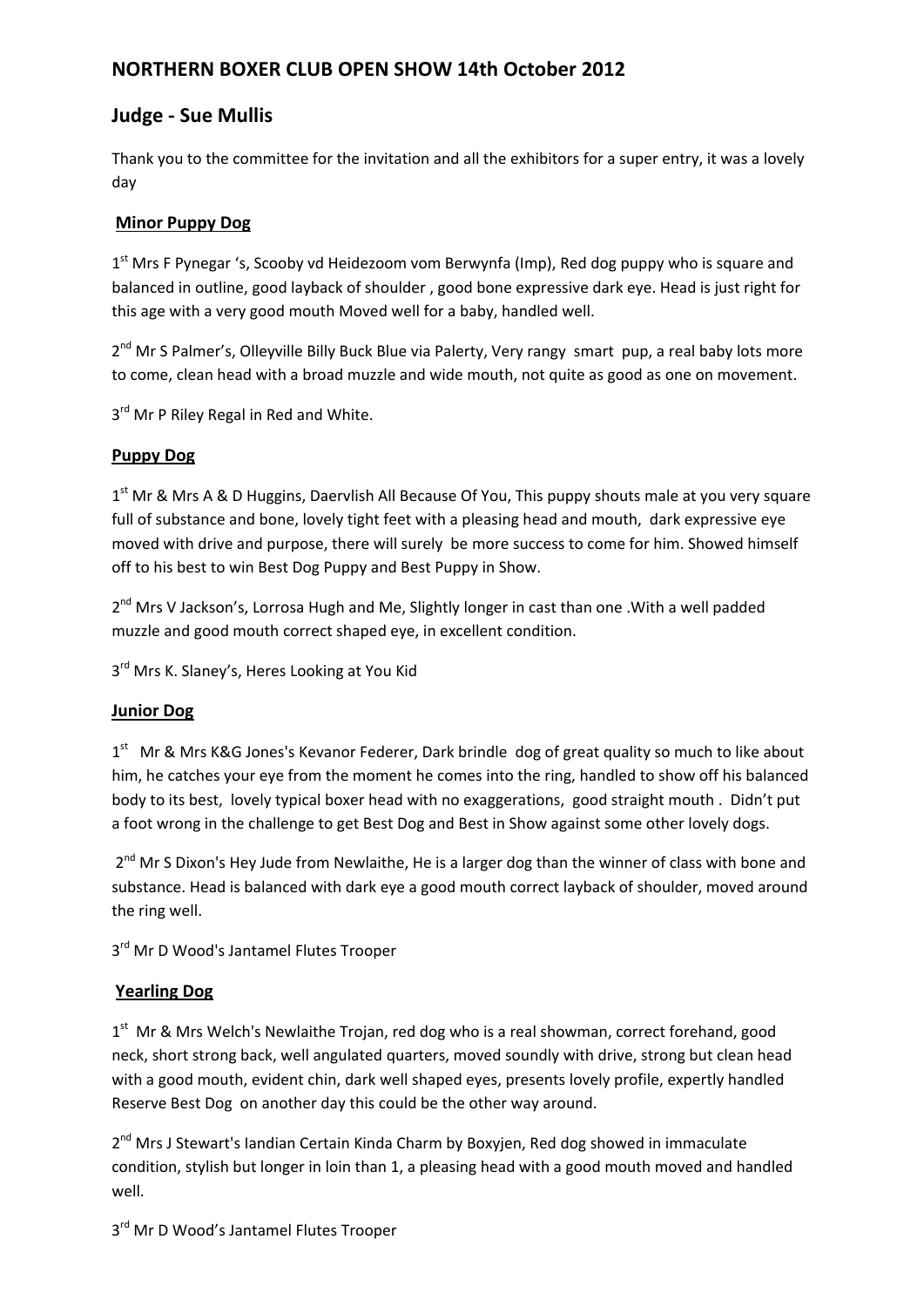# **Novice Dog**

1<sup>st</sup> Mrs E Woolliss', Rameleon The Risk Taker, Brindle dog with a nice head good body very difficult to assess as he really was giving his handler a rough time but was the best dog in the class.

2<sup>nd</sup> Mr Atkins's Yorkshire Boy, Red dog square outline, really tried hard and gave his best but was not at all sure what was expected of him.

3<sup>rd</sup> Mr P Riley's Casper Ace of Swords

# **Post Graduate Dog**

 $1<sup>st</sup>$  Mrs and Miss W & S Brooks Jinnybrux Josh By Gosh, Brindle dog very smart with a lovely body good layback of shoulder good angulation, tight feet, not exaggerated in head, good mouth, dark expressive eyes.

2<sup>nd</sup> Miss S Pearce's Retro by Sezflo, a square compact lad with dark expressive eyes just a little too strong in head for me but fully deserved his place.

3<sup>rd</sup> Mr & Mrs Hobson's Nickerbox Black Russian

# **Limit Dog**

1<sup>st</sup> Mr & Mrs Mackay's Caljan Crash Bang Wallop, Brindle dog full of substance and good bone, he has a smart outline, a balanced head, a good front and shoulder layback, moved and showed well in really good condition.

2<sup>nd</sup> Mrs D Wild's Sarsbrook High Roller, pleasing dog to go over, he dog presents a square outline, nice clean head good front, he moved well and behaved excellently, just lacked the little sparkle of one.

3<sup>rd</sup> Mr & Mrs M&L Esters, Roxiga Valentino Rossi

#### **Open Dog**

 $1<sup>st</sup>$  Mrs F Pynegar's Son of a Gun at Berwynfa, well boned, a strong head, very good mouth, dark eyes and evident chin, nice expression, well balanced, with good front and shoulder placement.

 $2^{nd}$  Misses S&S Carter's Alf Abbett for Susancar, Another quality brindle dog a good clean head with a good mouth, lovely dark eye and soft expression, tight feet, good lay back of shoulder. Moved and handled well just a slightly longer cast than one a close decision

3<sup>rd</sup> Mrs V Jordan's Faerdorn Faegan at Sunvalley

#### **Veteran Dog or Bitch**

1<sup>st</sup> Miss V Bell's Renlou Sixth Sense via Belvern, well balanced compact dog with good arched neck good layback of shoulder, level top line, straight mouth with expressive eyes with well padded muzzle, moved and handled well, he was in tip top condition.

2<sup>nd</sup> Mr & Mrs Hobson's Berwynfa Bump n Grind avec Nickerbox, Square compact dog with a good mouth and chin, correct shaped eye, has a good lay back of shoulder, good front, moved well.

3<sup>rd</sup> Mrs D Wild's Sarsbrook Silhouette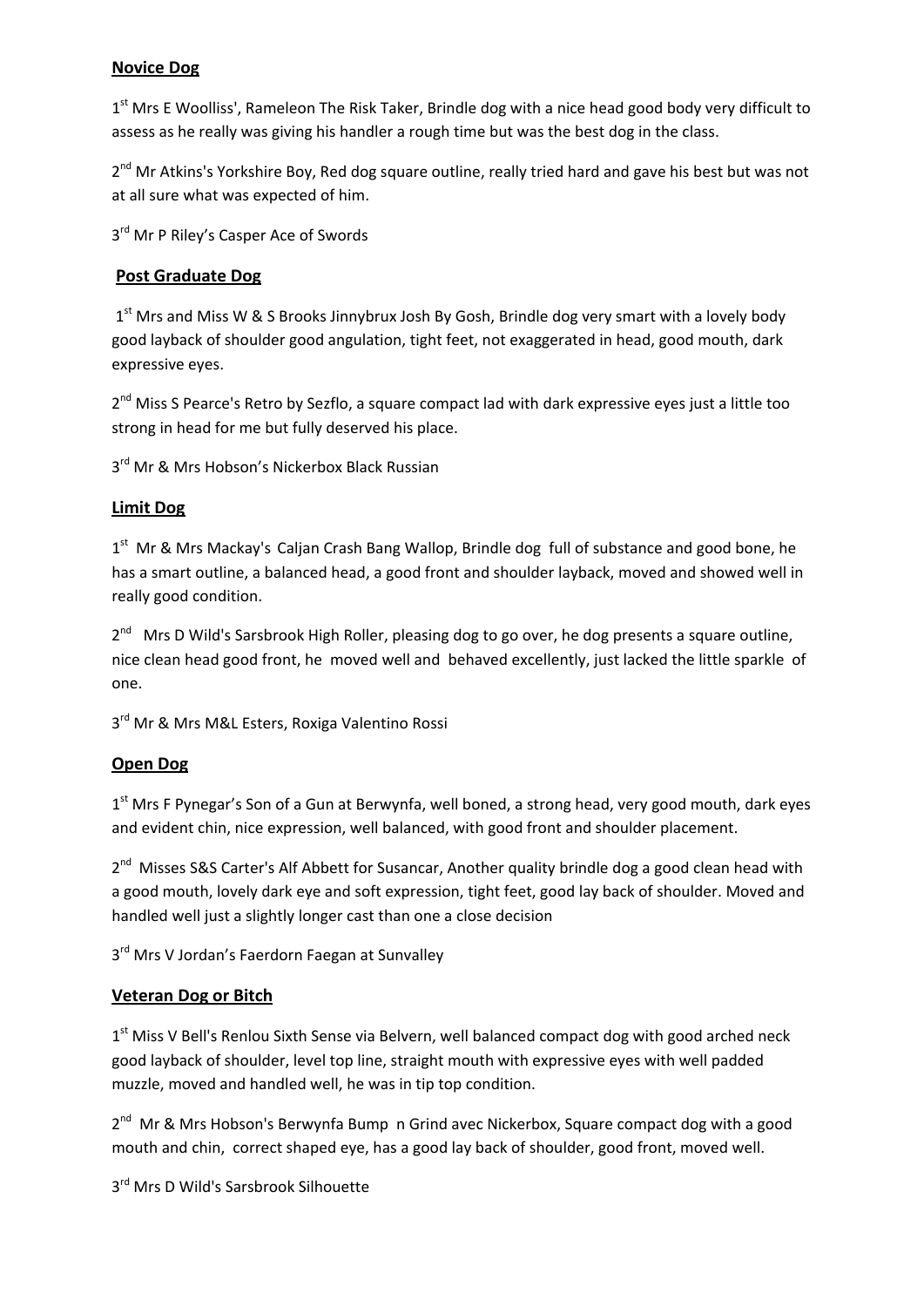# **Minor Puppy Bitch**

 $1<sup>st</sup>$  Watson & Crooks AJ&C, Roylark Miss Chief, baby with a pretty head with a good muzzle, dark eyes, good mouth and lip placement, a cracking expression, good front, elegant neck, good topline, well developed quarters, moved well for her age, showed so well to gain Best Puppy Bitch.

**2nd,** Miss W & S Brooks, Jinnybrux Jaffa Cake, red baby of just 6 months, head just right for her age, good mouth, lovely eyes, well angulated, good front and topline, moved well, nothing exaggerated, just lost out on maturity, I'm sure these two will both have a bright future

# **Puppy Bitch**

1<sup>st</sup> Mr & Mrs A&D Huggins, Daervlish Miss Sarajevo, her head is well balanced, good muzzle, dark eyes, good mouth and lip placement, a cracking expression, good front, elegant neck, well developed quarters, just preferred the outline of previous class winner in the challenge.

 $2^{nd}$  Mrs S Firth's Diamond Quinn, brindle bitch puppy with a short body and a good topline, clean, good mouth, did not move as well as winner but still a real baby.

# **Junior Bitch**

1<sup>st</sup> Misses S & S Carter's Susancar Anna Compliss, brindle bitch, short coupled, super topline, clean neck, well angulated to present a stunning outline, good correct head with a lovely expression, mouth fine with evident chin. Moved well to gain Reserve Best Bitch, she just missed out on maturity but I am sure in a couple of months it would be a different story loved her and will watch her future with interest

2<sup>nd</sup> Beardsell & Van-Beck Mrs C & V's, Newlaithe On Design, head is clean with a dark expressive eye, with a good mouth with large teeth. Well padded muzzle, has a feminine balanced outline good layback of shoulder elegant neck and a level top line, showed and handled well.

3rd Miss V Bell's Surfstone Boogie `T` Nite

#### **Yearling Bitch**

 $1<sup>st</sup>$  Pynegar & Murray's Berwynfa Eye Candy, square bitch which stands on a good front with a good forechest and bone, a good turn of stifle, tight feet, strong quarters, pleasant head with an excellent mouth and a clean skull, dark eyes soft expression, moves with drive and purpose.

 $2^{nd}$  Beardsell and Van –Beck Mrs C & V's, Newlaithe Luccianna, Stylish bitch who uses the her lovely neck to the full, correct lay of shoulders good top line and quarters, well handled to show off her outline.

3<sup>rd</sup> Mrs J Stewart's landian Simply Sensational by Boxyjen

#### **Novice Bitch**

1<sup>st</sup> Mr & Mrs S & J Davis's Stellvana Enchanted at Bricliff, clean head with a good rise of skull, well defined stop, pleasing mouth, in no way exaggerated a, square in outline, good lay of shoulder, moved well and showed well.

 $2^{nd}$  Mr & Mrs C & A Mackay's Calian Snow Patrol, larger bitch than  $1^{st}$  with a lot of substance pleasing head with good mouth and chin, dark expressive eye, powers around the ring making it look easy.

3<sup>rd</sup> Beardsell & Van-Beck Mrs C & V's, Newlaithe Redesigned